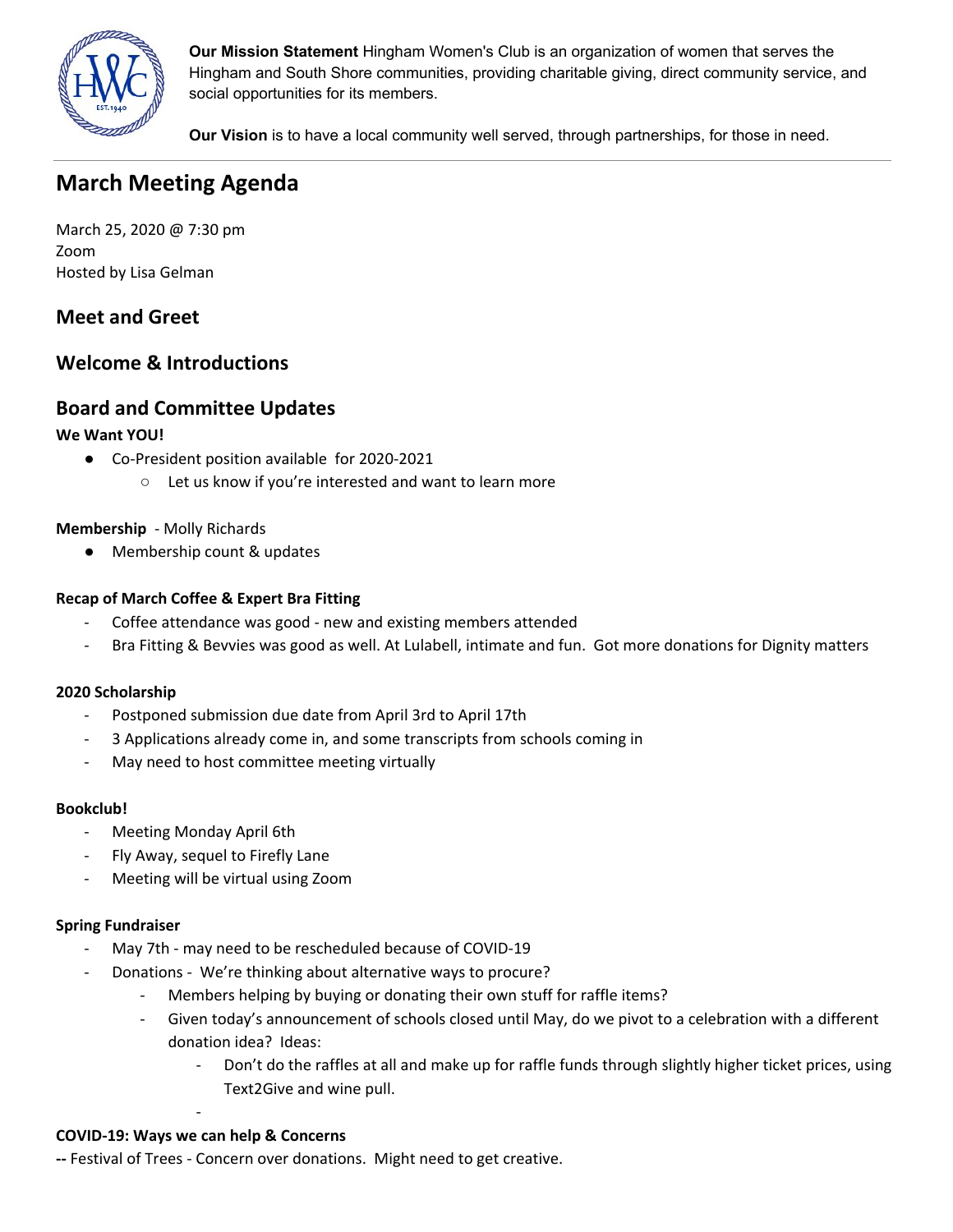-- HWC signed up for Zoom - available for everyone for committee meetings, "gatherings" etc. We will be sending out login information once all set to committee chairs and leaders of gatherings.

Ideas to help:

- Food bank donations and volunteers
	- Jenny G. orange theory coach selling work-outs and donating \$\$ to food bank
- Buttonwood books
- Toy box
- Sewing masks for healthcare workers
- If anyone hears of an idea to help let us know and we can also put it out there in social media
- List of who supports us and send it back out to the group added to agenda at the bottom

# **Cancellations:**

- ❖ Kids that Care St. Patrick's day with Nursing home
- ❖ 3/19 Business Networking Class: LinkedIn
- ❖ 3/23 GloveUp Fundraiser for Womanade
- ❖ TBD Bunny Breakfast

# **Upcoming Events:**

# **April**

- ❖ 4/17 HWC Scholarships Due & Committee Meeting TBD
- ❖ 4/29 HWC April Meeting

### **May**

- ❖ TBD Kids that Care: Hingham Rec Cleanup
- ❖ 5/7 Spring Fundraiser
- ❖ 5/27 HWC Year End Meeting at the Hingham Heritage Museum

### **Spring Fundraiser Donors:**

- Poupolo's
- The Pink Frame
- Clandestine Kitchen
- Crowe's/Glove Up
- South Shore Country Club
- Zoe Emilie
- AZ Studio
- Brooke Anne Interiors
- Clare's Clothesline
- JAM Gourmet
- Assembly Showroom
- Krigsman
- B&V

Additional meeting dates and events can be found on our website:

<https://www.hinghamwomensclub.org/calendar.html>

# Don't forget to sign in!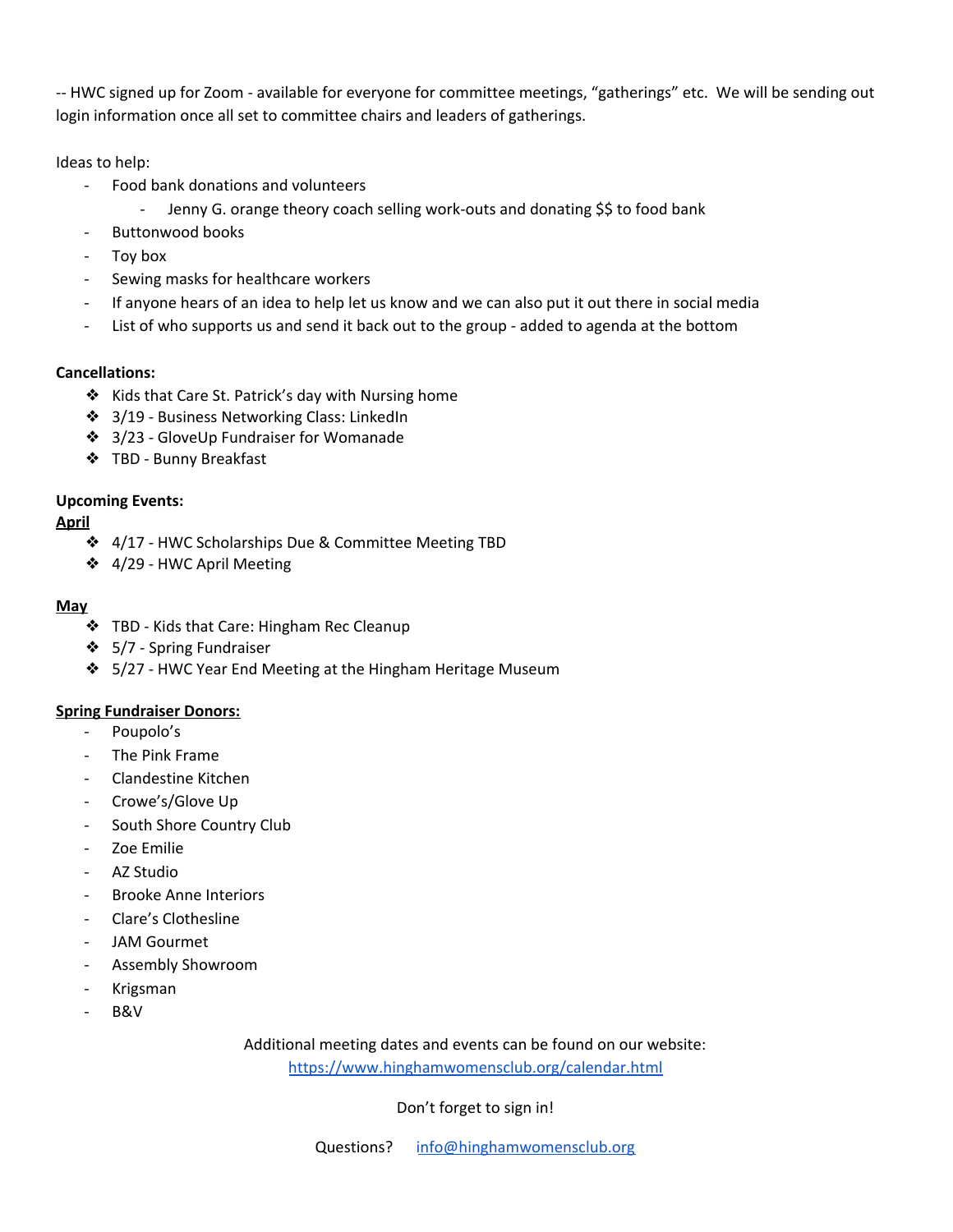

**Our Mission Statement** Hingham Women's Club is an organization of women that serves the Hingham and South Shore communities, providing charitable giving, direct community service, and social opportunities for its members.

**Our Vision** is to have a local community well served, through partnerships, for those in need.

- Board 143
- Good Life Kitchen (GLK)
- Blue Banner Photography
- The Coop
- India Hicks
- Muse Paintbar
- New Balance
- Pink Poppy
- The Corner Stop
- Red Eye
- **SSAC**
- NO WAKE

### **Festival of Trees**

#### **Platinum Sponsors**

- Arlanson, Russo & MacKenzie
- Invisible Orthodontics
- Taylor Spaces

#### **Gold Sponsors**

- Williams Energy
- Rustic Spirits
- A Pet's Life, South Shore
- CSI Leasing Brian Stenberg

### **Silver Sponsors**

- Alvin Hollis
- Apt Tutoring, Test Prep & College Counseling
- **Bellew Tile**
- Boston Red Sox
- Exepedia Cruise Centers
- James Dillion Studios
- Lil Dukes Ice Cream
- Peel Pizza Hingham & Cohasset
- Su Escuela Language Academy (SELA)
- Total Wine & More
- Weymouth Club
- YMCA Hanover

### **Jingle Bell Sponsors**

- A-List Carpet Cleaners
- Atlantic Country Club
- Board and Brush Norwell
- Dunkin Brands
- Fenway Sports Marketing
- Jill Galecke Interior Design